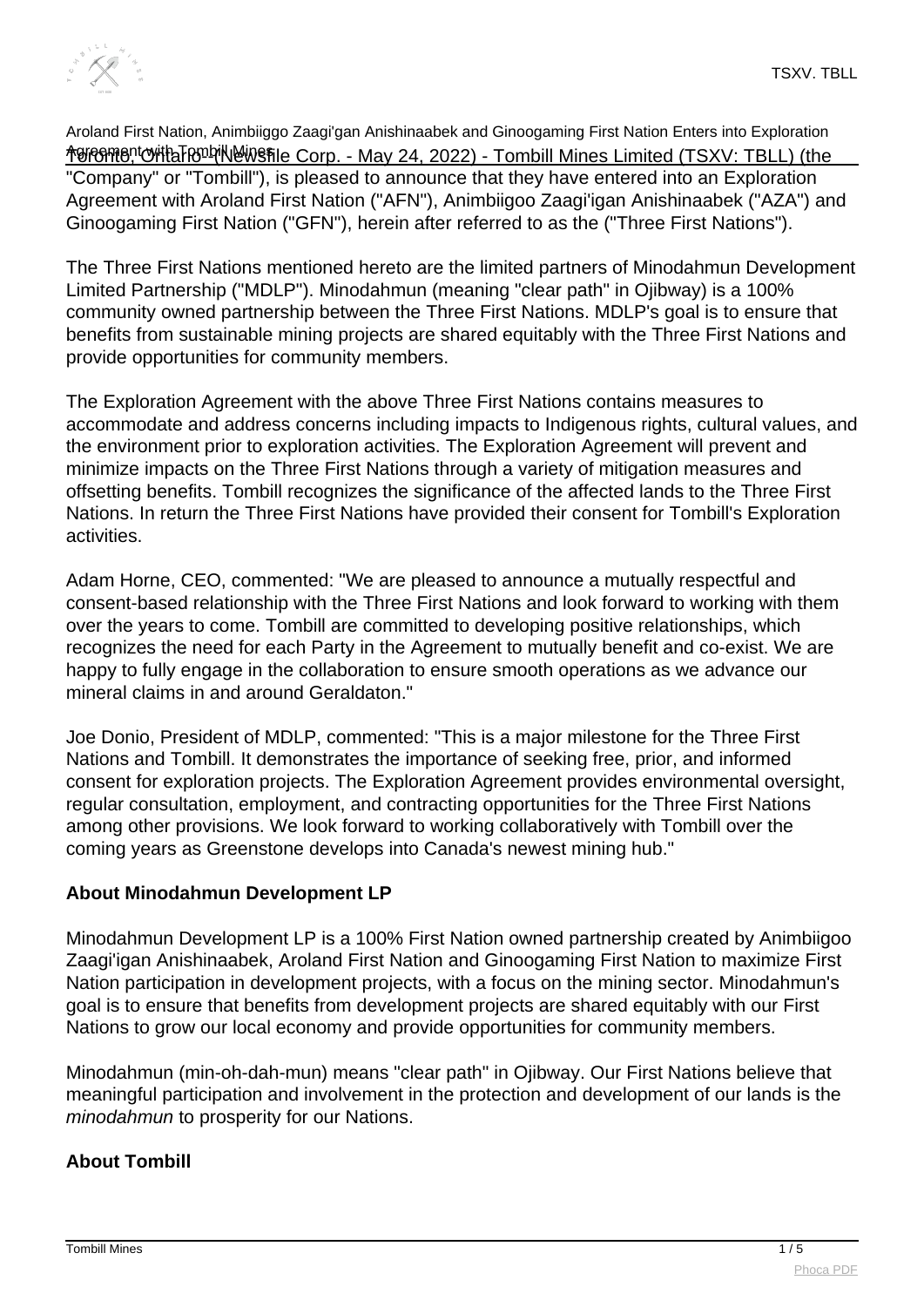

Aroland First Nation, Animbiiggo Zaagi'gan Anishinaabek and Ginoogaming First Nation Enters into Exploration Agreement with Tombill Owns 4 by Agreement Mining and prospectors' 'Tom' and 'Bill' Johnson, Tombill owns 4 claim groups, of which 3 claim groups are situated in the Geraldton gold district of north-central Ontario (~225 km's NE of Thunder Bay). Geraldton houses superior installed infrastructure. Holdings comprise 74 royalty-free mining claims (60 fully owned patented claims, 5 leases, 9 mineral rights only). Of these, the 51-patented claim Main Group is in the centre of the Geraldton Gold Camp and straddles the Trans-Canada Highway; the 5-claim Ellis Group lies 4 km's south of the town of Geraldton; and the original Tombill Mine group of 6-patented claims sits 10 km's west-southwest of Geraldton. The Tombill gold mine, which produced 68,737 highgrade ounces between 1938 and 1942 is in the southeast corner of the claim group. The Talmora Longlac mine, in the Main Group was built in 1941, but saw only minor production before closing in 1942 (1,406 ounces gold). The Main Group borders on the property of the under-construction Greenstone Gold Mine, which will be one of Canada's largest gold mines with production aimed for 2024.

In 2021, Tombill completed two drilling campaigns:

- Tested the deep, western continuation of the F-Zone orebody that had been exploited to our east by Greenstone Gold Mine's past-producing MacLeod-Cockshutt and Mosher underground mines, and successful recent drill programs right up to our boarder. Drillhole intersections of the F Zone by holes T21-5A and T21-5E, with intercepts of 6.23 grams/tonne Au over 13.3 meters, and 5.29 grams/tonne Au over 8.0 meters, respectively. (PR's: June 17, Sept 20, 2021)
- 3-hole program testing for low-grade mineralization around the former Talmora mine. Best intercept was TAL21-002, with 1.65 grams/tonne Au over 11.5 meters from 154.5 meters down-hole. (PR: November 15, 2021)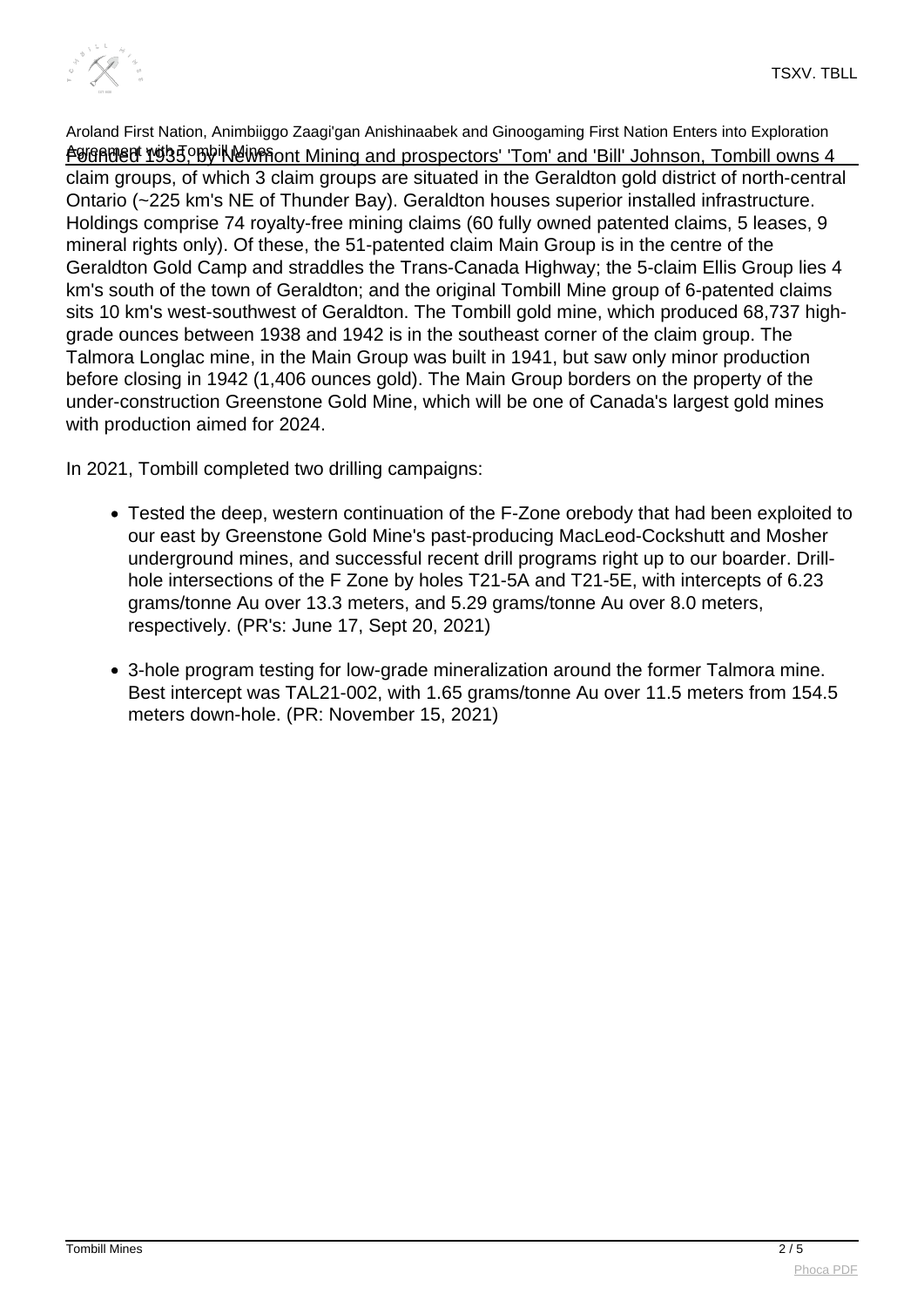



Aroland First Nation, Animbiiggo Zaagi'gan Anishinaabek and Ginoogaming First Nation Enters into Exploration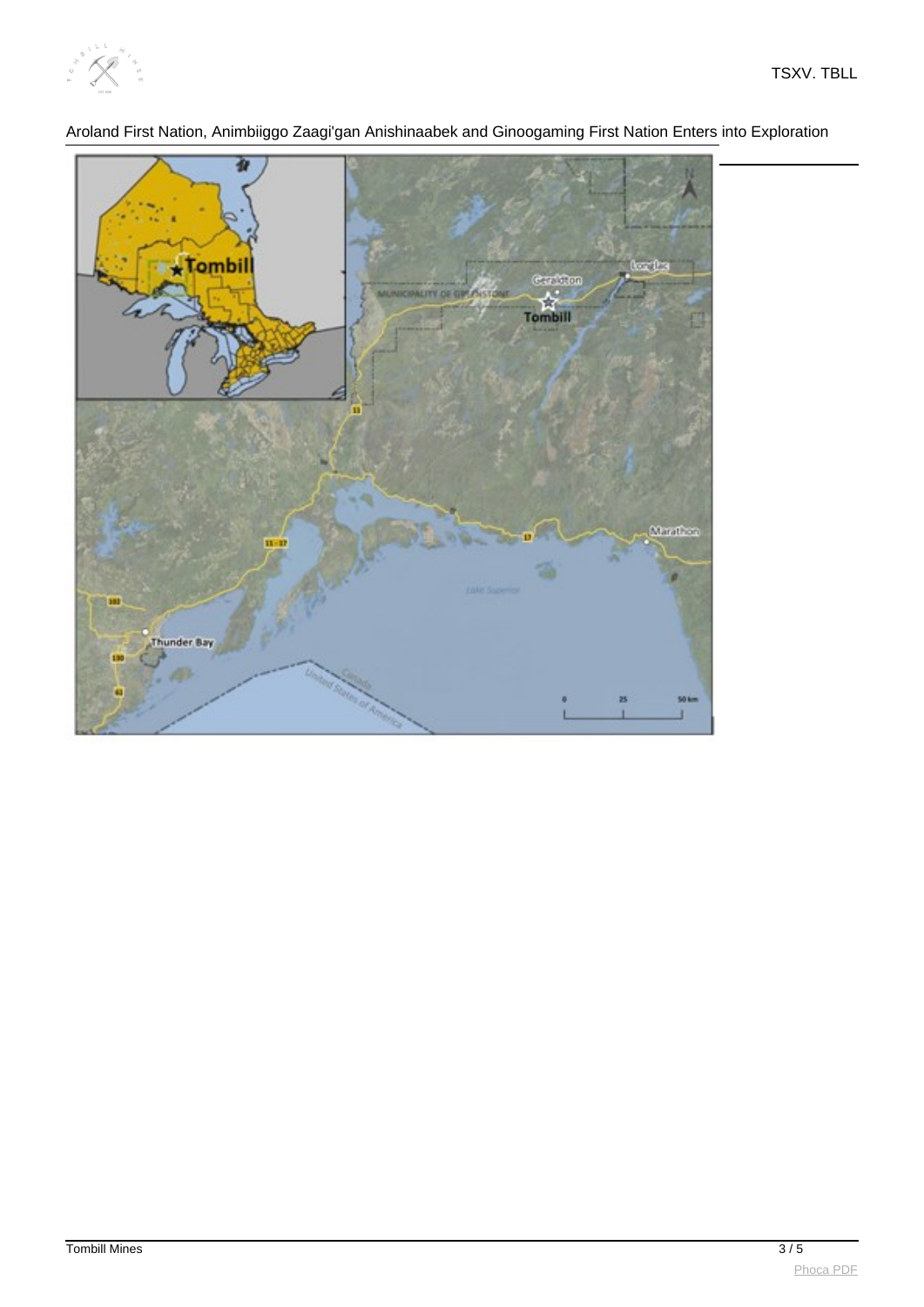

Aroland First Nation, Animbiiggo Zaagi'gan Anishinaabek and Ginoogaming First Nation Enters into Exploration Agreement with Tombill Mines

Tombill Property Location Map

To view an enhanced version of this graphic, please visit: [https://orders.newsfilecorp.com/files/7659/125086\\_1e94066d64c03a08\\_005full.jpg](https://orders.newsfilecorp.com/files/7659/125086_1e94066d64c03a08_005full.jpg)

For more information, please visit [www.tombillmines.com](https://www.newsfilecorp.com/redirect/p4gVxSNg4a), and contact:

Georgia Bevan Investor Relations Email: [georgia@tombillmines.com](mailto:georgia@tombillmines.com) Tel: +1 647 493 8270

John Glover Chief Executive Officer Email: [john.glover@minodahmun.ca](mailto:john.glover@minodahmun.ca) Tel: +1 519 272 3498

## **Cautionary Note Regarding Forward-Looking Information**

Certain information contained herein constitutes "forward-looking information" under Canadian securities legislation. Forward-looking information includes, but is not limited to, statements with respect to the trading date of the Company's common shares on the TSXV. Generally, forwardlooking information can be identified by the use of forward-looking terminology such as "will" or variations of such words and phrases or statements that certain actions, events or results "will" occur. Forward-looking statements are based on the opinions and estimates of management as of the date such statements are made and they are subject to known and unknown risks, uncertainties and other factors that may cause the actual results to be materially different from those expressed or implied by such forward-looking statements or forward-looking information. There can be no assurance that such statements will prove to be accurate, as actual results and future events could differ materially from those anticipated in such statements. Readers should not place undue reliance on forward-looking statements and forward-looking information. The Company will not update any forward-looking statements or forward-looking information that are incorporated by reference herein, except as required by applicable securities laws. Additional information identifying risks and uncertainties is contained in filings by the Company with the Canadian securities regulators, which filings are available at [www.sedar.com](https://www.newsfilecorp.com/redirect/YzJjvIayR4).

Neither the TSXV nor its Regulation Services Provider (as that term is defined in policies of the TSXV) accepts responsibility for the adequacy or accuracy of this release.